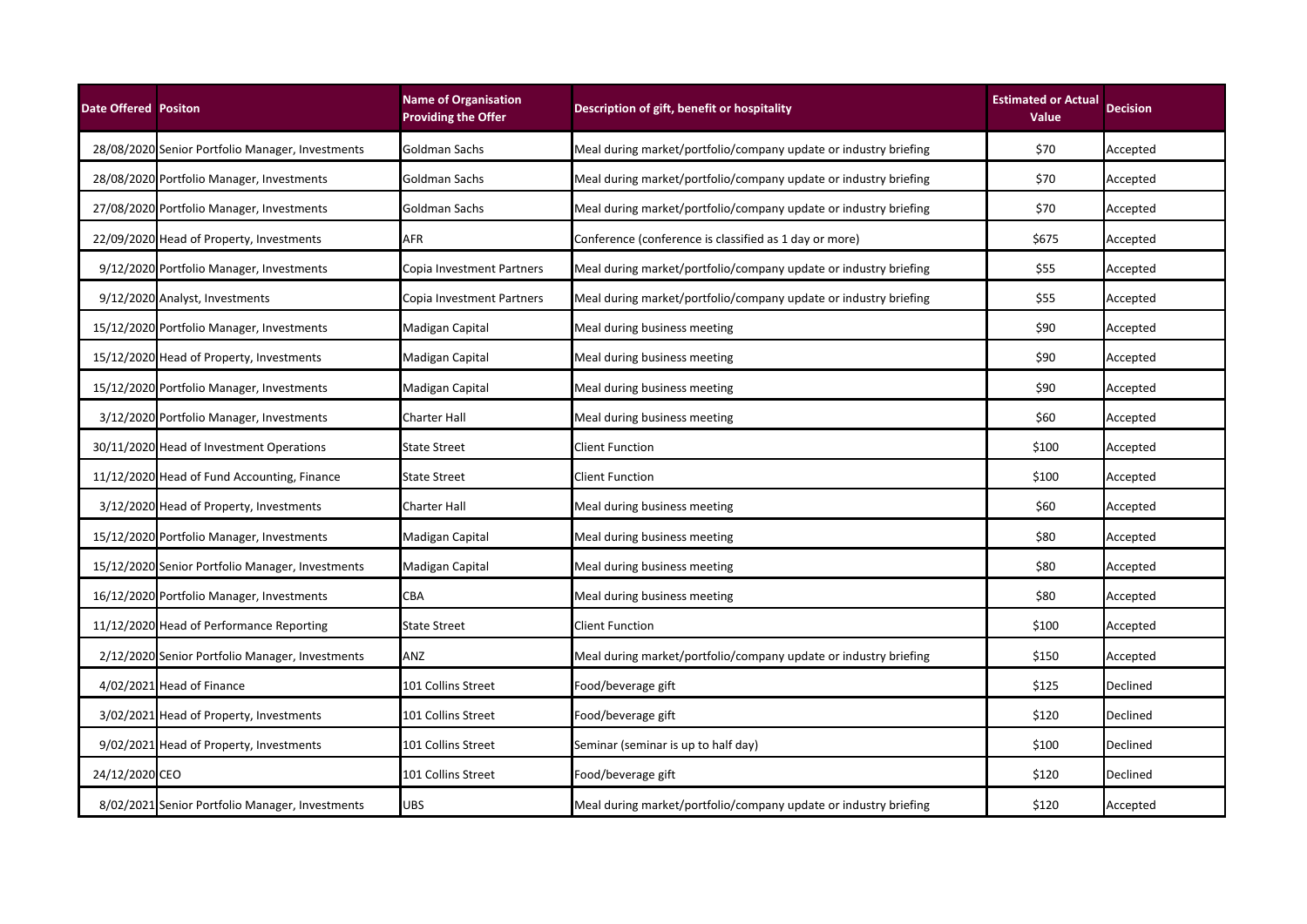| 15/02/2021 Senior Portfolio Manager, Investments | Franklin Templeton  | Meal during market/portfolio/company update or industry briefing | \$50  | Accepted |
|--------------------------------------------------|---------------------|------------------------------------------------------------------|-------|----------|
| 26/02/2021 Senior Portfolio Manager, Investments | Heitman             | Meal during business meeting                                     | \$90  | Accepted |
| 26/02/2021 Head of Property, Investments         | Heitman             | Meal during business meeting                                     | \$90  | Accepted |
| 4/03/2021 Senior Portfolio Manager, Investments  | Madigan Capital     | Meal during business meeting                                     | \$60  | Accepted |
| 11/03/2021 Senior Portfolio Manager, Investments | Yieldbroker         | Meal during market/portfolio/company update or industry briefing | \$150 | Accepted |
| 18/03/2021 Head of Property, Investments         | QIC                 | Meal during market/portfolio/company update or industry briefing | \$100 | Accepted |
| 26/02/2021 Portfolio Manager, Investments        | Heitman             | Meal during business meeting                                     | \$90  | Accepted |
| 15/02/2021 Portfolio Manager, Investments        | Challenger          | Meal(s) during conference/seminar                                | \$135 | Accepted |
| 15/02/2021 Portfolio Manager, Investments        | Challenger          | Meal during market/portfolio/company update or industry briefing | \$135 | Accepted |
| 11/03/2021 Head of Fixed Income, Investments     | Yieldbroker         | Meal during business meeting                                     | \$150 | Accepted |
| 18/03/2021 Portfolio Manager, Investments        | <b>Bain Capital</b> | Meal during market/portfolio/company update or industry briefing | \$60  | Accepted |
| 18/03/2021 Portfolio Manager, Investments        | <b>Bain Capital</b> | Meal during market/portfolio/company update or industry briefing | \$60  | Accepted |
| 25/03/2021 Senior Portfolio Manager, Investments | Tradeweb            | Meal during market/portfolio/company update or industry briefing | \$75  | Accepted |
| 25/03/2021 Head of Implementation, Investments   | Tradeweb            | Meal during market/portfolio/company update or industry briefing | \$75  | Accepted |
| 23/03/2021 Senior Portfolio Manager, Investments | <b>Charter Hall</b> | Meal during market/portfolio/company update or industry briefing | \$250 | Accepted |
| 22/03/2021 Portfolio Manager, Investments        | <b>Charter Hall</b> | Meal during market/portfolio/company update or industry briefing | \$125 | Accepted |
| 22/03/2021 Head of Property, Investments         | <b>Charter Hall</b> | Meal during market/portfolio/company update or industry briefing | \$125 | Accepted |
| 23/03/2021 Portfolio Manager, Investments        | <b>Charter Hall</b> | Meal during market/portfolio/company update or industry briefing | \$125 | Accepted |
| 23/03/2021 Head of Property, Investments         | <b>Charter Hall</b> | Meal during market/portfolio/company update or industry briefing | \$125 | Accepted |
| 29/03/2021 Head of Data and Analytics            | Factset             | Meal during business meeting                                     | \$80  | Accepted |
| 26/03/2021 Head of Projects                      | Factset             | Meal during business meeting                                     | \$80  | Accepted |
| 26/03/2021 Project Analyst                       | Factset             | Meal during business meeting                                     | \$80  | Accepted |
| 19/04/2021 Head of Fixed Income, Investments     | JP Morgan           | Meal during business meeting                                     | \$75  | Accepted |
| 19/04/2021 Head of Fixed Income, Investments     | JP Morgan           | Meal during business meeting                                     | \$75  | Accepted |
| 20/04/2021 Senior Portfolio Manager, Investments | JP Morgan           | Meal during market/portfolio/company update or industry briefing | \$75  | Accepted |